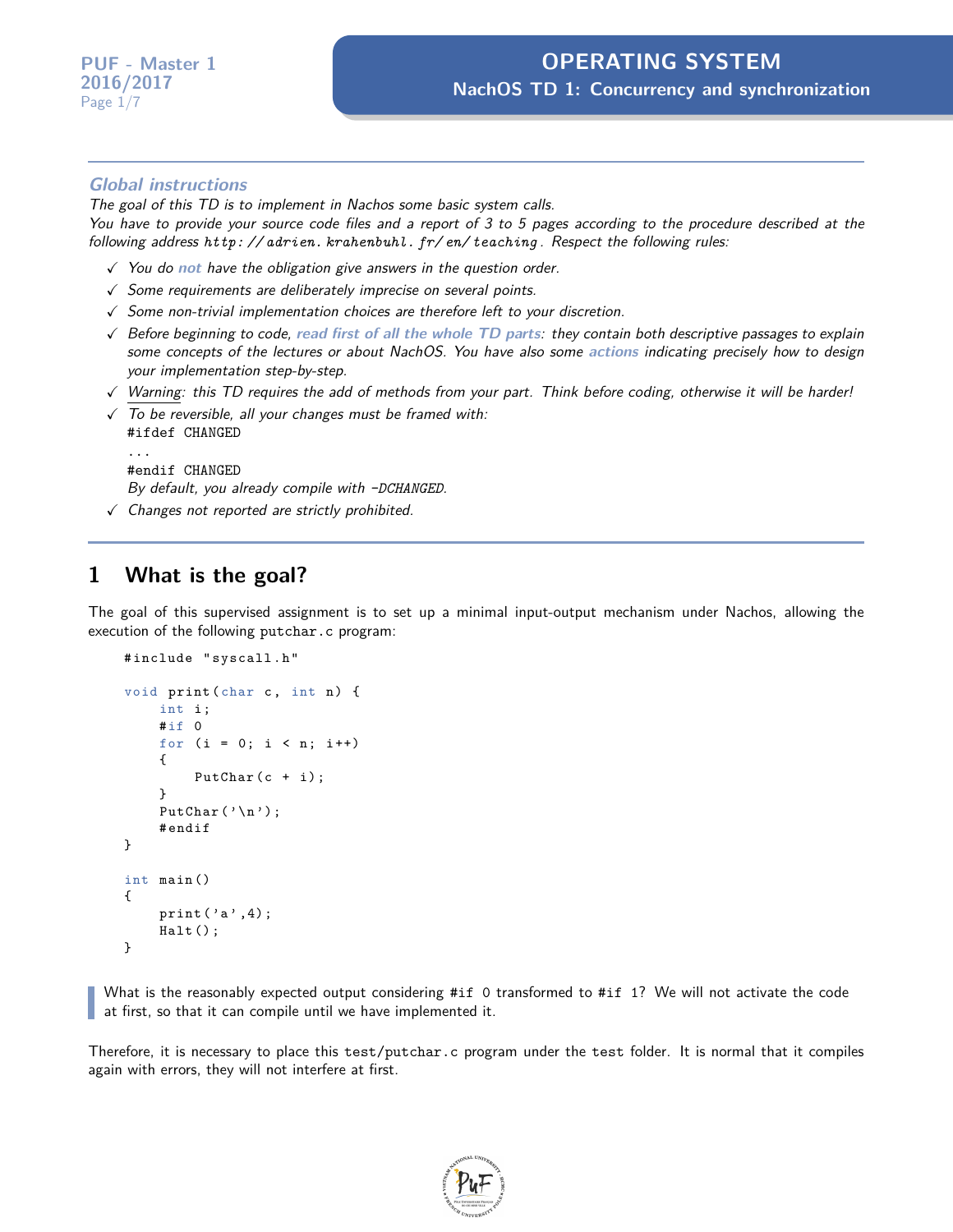### **2 Asynchronous Inputs Outputs**

NachOS offers a primitive version of I/Os through the Console class which is declared under machine/console.h. Read the comments carefully. Do not read machine/console.cc, since this is hardware simulation: it is the interface machine/console.h which provides us interesting things. The I/Os operate asynchronously by interruptions to:

**to write a character** we send a writing request using Console:: PutChar(char ch), then we wait until to be notified about the end of the request by the execution of the interruption handler WriteDoneHandler.

**to read a character** we are waiting to be prevent by the execution of the interrupt handler ReadAvailHandler that there is something to read, then we read it using the function Console::GetChar()

Explain why it is a mistake to try:

- $\sqrt{ }$  to read a character before being warned that a character is available
- $\checkmark$  to try to write before being warned that the previous writing is complete.

Handlers are C functions, not  $C_{++}$ , because they are shared by the console and the classes that use them. There is no reason to not do useful things between the moment when an handler "sends" a request and the moment when another one is warned about its end. The communication can be completely covered by computations.

Now, look at the implementation in userprog/progtest.cc. We first place ourselves in a simple case where one handler stops on waiting for the end of another one using semaphores:

```
static Console * console;
static Semaphore *readAvail;
static Semaphore * writeDone ;
static void ReadAvailHandler (void *arg) { (void) arg; readAvail->V(); }
static void WriteDoneHandler (void *arg) { (void) arg; writeDone->V(); }
```
In order to wait, we take the semaphore. The notification handlers release them. As a result, if the character is already present during a reading request, it is immediately served.

```
readAvailable > P(); // wait for character to arrive
ch = console - > GetChar () ;
```
- (2.1) Examine the userprog/progtest.cc program. Launch ./nachos -c which executes the consoleTest procedure (see threads/main.cc). Understand what is happening.
- (2.2) Modify userprog/progtest.cc to display "Goodbye" to end of file (EOF), in addition to the character 'q'. (Note: to test, simply type control-D at the beginning of the line).
- (2.3) Modify userprog/progtest.cc to write "<x>" instead of "x" in the loop body (regardless of the "x" character).
- $(2.4)$  Verify that this also works with an input file and an output file. For example, nachos  $-c$  in.txt out.txt (See threads/main.cc).

# **3 Synchronous Inputs Outputs**

The goal is to implement, above the Console layer, a **synchronous** input-output layer SynchConsole. The idea is that a **synchronous console** must encapsulate the entire semaphore mechanism to provide only two functions. This is implemented right next to the Console class.

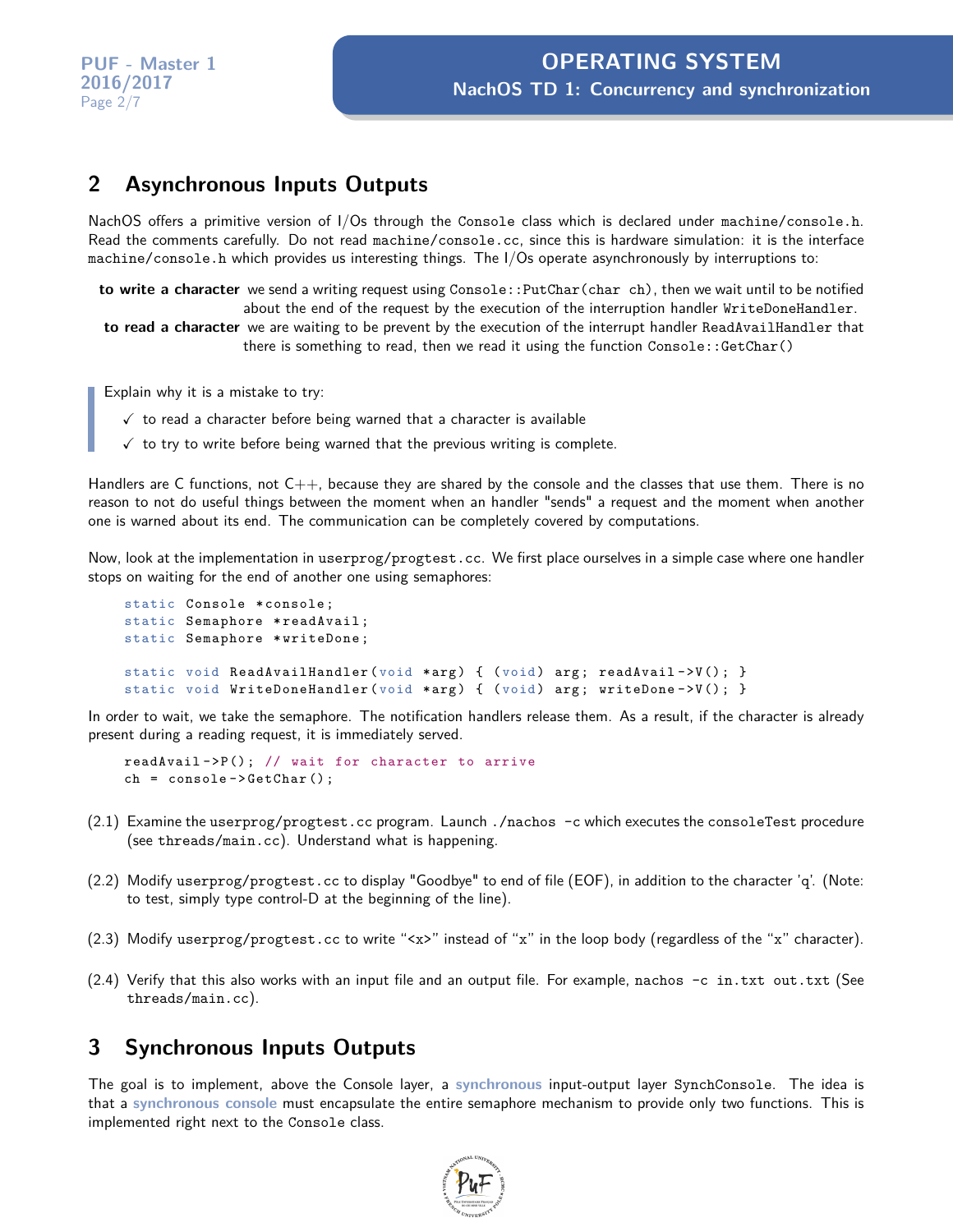(3.1) Create the userprog/synchconsole.h file as follows: you can copy/paste from the PDF.

```
# ifdef CHANGED
#ifndef SYNCHCONSOLE H
# define SYNCHCONSOLE_H
# include " copyright . h "
# include " utility . h "
# include " console . h "
class SynchConsole : dontcopythis {
    public :
        SynchConsole (const char *readFile, const char *writeFile);
             // initialize the hardware console device
        ~ SynchConsole () ; // clean up console emulation
        void SynchPutChar (int ch ) ; // Unix putchar (3S)
        int SynchGetChar () ; // Unix getchar (3S)
        void SynchPutString (const char *s); // Unix fputs (3S)
        void SynchGetString (char *s, int n); // Unix fgets (3S)
    private :
        Console *console;
};
# endif // SYNCHCONSOLE_H
# endif // CHANGED
```
Notes:

- $\checkmark$  #include "console.h" works correctly thanks to the search path specified during the compiler call.
- $\checkmark$  the semaphores must be shared between the SynchConsole class objects and those of the Console class. They must therefore be C functions and not  $C_{++}$ , unless using advanced  $C_{++}$  features (SynchConsole should actually be a Console subclass).

The userprog/synchconsole.cc file must therefore have the following structure:

```
# ifdef CHANGED
# include " copyright . h "
# include " system . h "
# include " synchconsole . h "
# include " synch . h "
static Semaphore *readAvail;
static Semaphore * writeDone ;
static void ReadAvailHandler (void *arg) { (void) arg; readAvail->V(); }
static void WriteDoneHandler (void *arg) { (void) arg; writeDone->V(); }
SynchConsole:: SynchConsole (const char *in, const char *out) {
    readAvailable = new Semaphore("read avail", 0);writeDone = new Semaphore ("write done", 0);
    // console = \ldots}
SynchConsole ::~ SynchConsole () {
    delete console ;
```
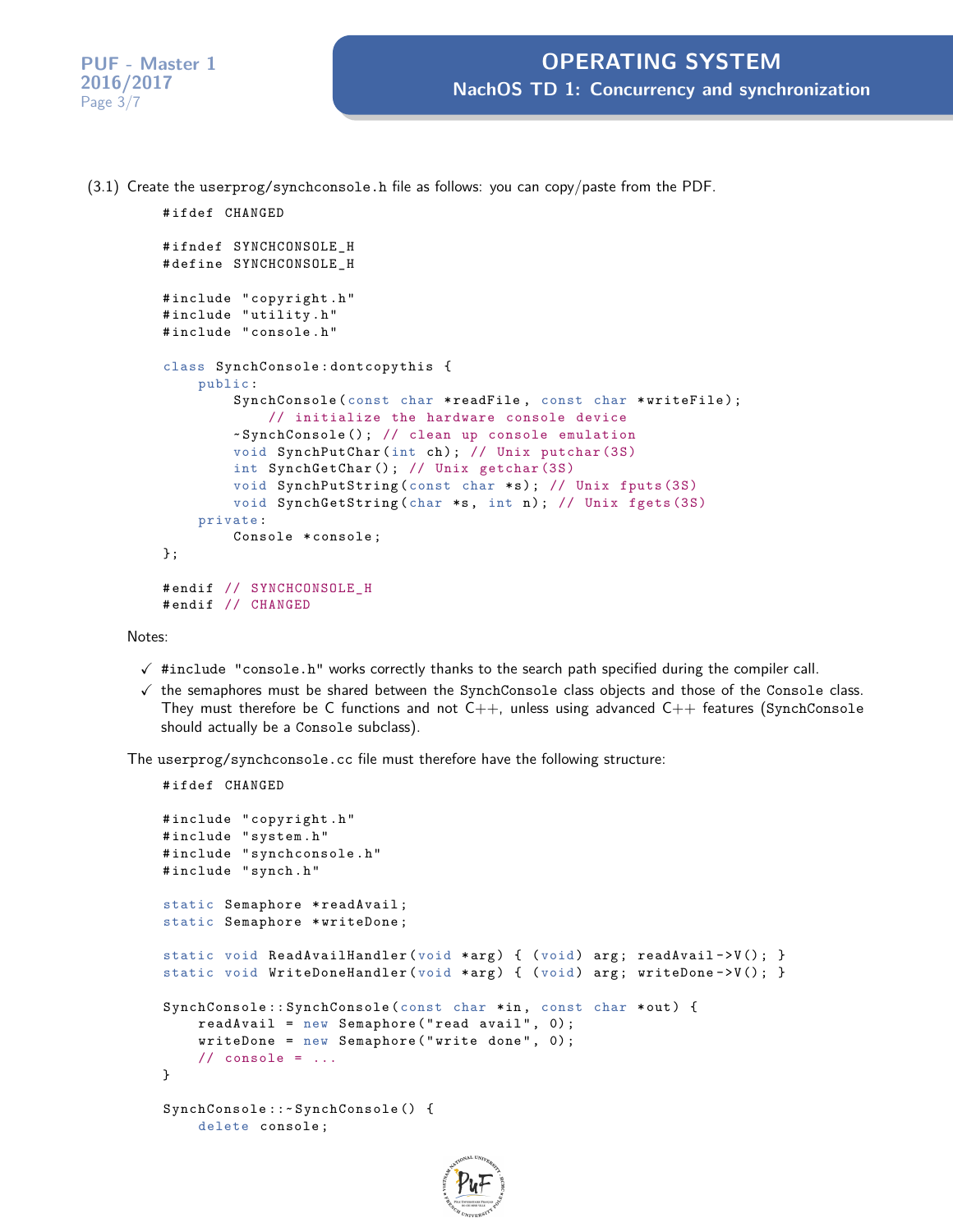```
delete writeDone ;
    delete readAvail ;
}
void SynchConsole:: SynchPutChar (int ch) { /* .... */ }
int SynchConsole :: SynchGetChar () { /* ... */ }
void SynchConsole :: SynchPutString ( const char s []) { /* ... */ }
void SynchConsole:: SynchGetString (char *s, int n) { /* ... */ }
# endif // CHANGED
```
- (3.2) Complete synchconsole.cc regarding the operations on the characters. As documented in synchconsole.h, they have a behavior equivalent to the Unix functions putchar and getchar). Do not complete SynchPutString and SynchGetString yet.
- (3.3) Complete the Makefile.common file. Whenever console appears, synchconsole should also appear.
- (3.4) Modify threads/main.cc to add a synchronous console test -sc option that starts the SynchConsoleTest function.
- (3.5) Add to the end of progtest.cc the definition of this function, for example:

```
# ifdef CHANGED
void SynchConsoleTest (const char *in, const char *out)
{
    char ch ;
    SynchConsole *test_synchconsole = new SynchConsole (in, out);
    while ((ch = test_synchconsole->SynchGetChar()) != EOF)
        test_synchconsole - > SynchPutChar ( ch ) ;
    fprintf (stderr, "EOF detected in SynchConsole!\n");
}
# endif // CHANGED
```
and consider including <synchconsole.h> to get the declaration of the Synchconsole class. Note that the fprintf is done by Linux, not by Nachos!

(3.6) Add in SynchConsoleTest the display of "<" and ">" as in the previous section.

### **4 Putchar System Call**

The goal is now to set up a system call PutChar(char c) taking a character c as argument in user mode then throws a SyscallException. This causes the switch into kernel mode and the execution of the standard handler ExceptionHandler. It must:

- $\checkmark$  retrieve parameters from the MIPS world
- $\checkmark$  call the SynchPutChar function
- $\checkmark$  return to the calling program

by taking care to increment the program counter. This explains why a system call is so expensive. In order to reduce this cost, the Unix input-outputs are **buffered**: fprintf (in man 3) is much less expensive than write (in man 2) on each character, because there is a calling system only for each line, not for each character.

The first task is to set up the system call:

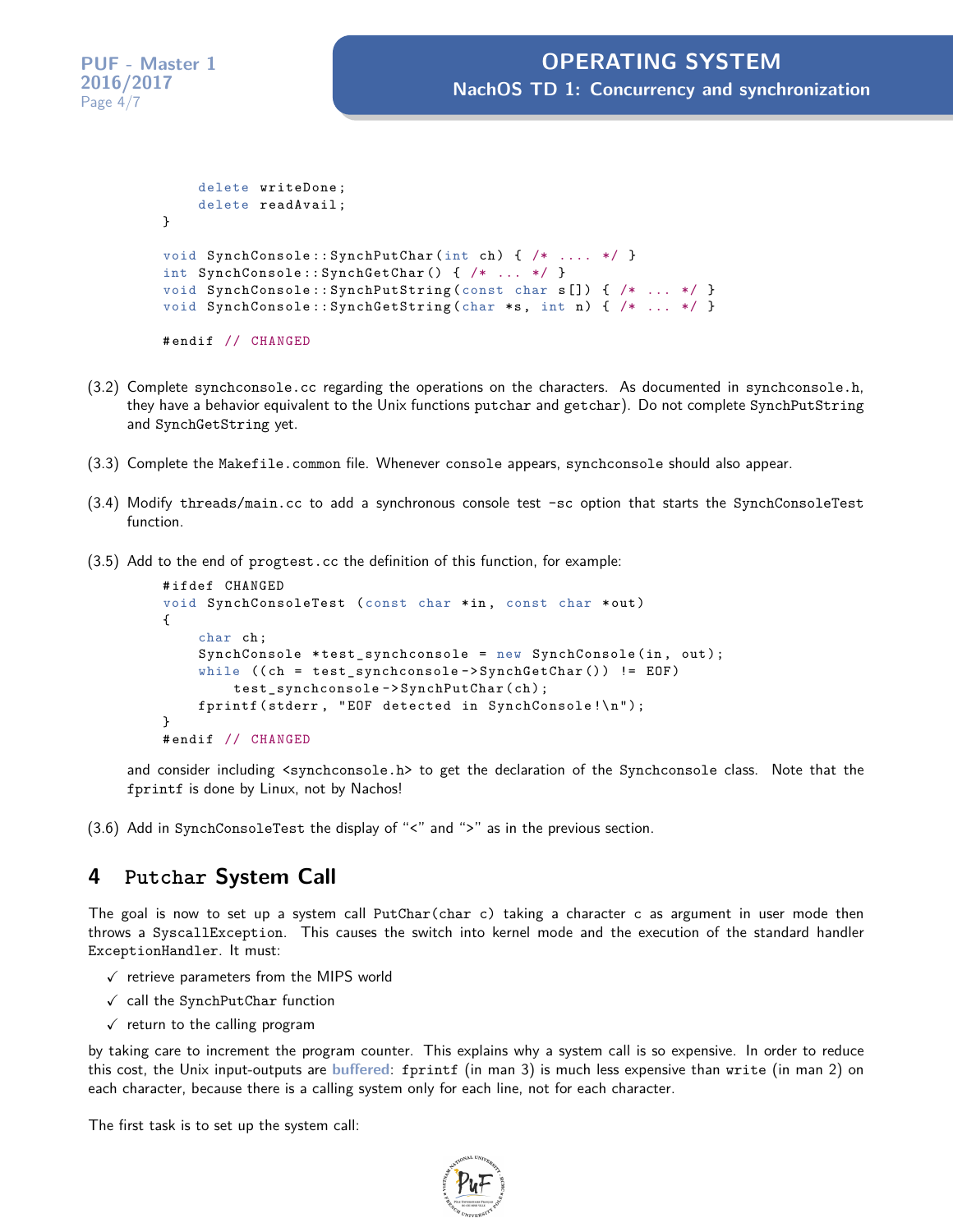- (4.1) Edit the userprog/syscall.h file to add a "#define SC\_PutChar ..." system call and the declaration of the corresponding "void PutChar(char c)" function. This is the Nachos user function: in Unix, the corresponding function is putchar (in man 3).
- $(4.2)$  It is now necessary to define the code of the PutChar(char c) function. Since this must cause a trap, it must be written in assembly code.
- (4.3) Edit the test/start.S file to add the assembly code definition of PutChar. You can copy Halt, taking care to retrieve all the lines concerning Halt. Note that the system call number is placed in register r2 before the call of the "magic" syscall instruction. It is the compiler that takes care to place the first argument char c in the register  $r4$ . This register  $r4$  is a 32-bit integer register: the character is therefore implicitly converted:  $r4 =$ (int)c. You can then activate the code snippet of putchar.c calling PutChar: this should compile.
- It is now necessary to set up the handler which is activated by the syscall interrupt:
- (4.4) Edit the userprog/exception.cc file. Observe the switch instruction in function

```
ExceptionHandler ( ExceptionType which )
```
There is already the case of the system call SC\_Halt. Add the case for SC\_PutChar (surrounded by #ifdef CHANGED of course). Implement it using your SynchConsole.

(4.5) Already get used to putting a DEBUG('s', "PutChar n"); at the beginning of the case, to be able to easily display which system call is executed by the program by simply using option -d s of nachos. There will be many possible exceptions, you will have to retrieve parameters from the MIPS world every time and write the results in the MIPS world. Note the presence of UpdatePC to increment the instruction counter: by default, the current statement is re-enabled upon returning an exception (especially for page faults).

All this only happens if the synchronous console already exists when the request is sent. You must therefore create it at system initialization:

(4.6) Edit the threads/system.cc file. Add a global definition

```
# ifdef CHANGED
# ifdef USER_PROGRAM
SynchConsole * synchconsole ;
# endif
# endif
```
- $\checkmark$  Add the creation of the synchronous console in the main function just before the call to StartProcess() by using NULL, NULL as parameter to simplify.
- $\checkmark$  Add its destruction in the Cleanup() function before the destruction of the machine.
- $\checkmark$  Update the system.h file accordingly to declare this object. The #ifdef USER\_PROGRAM is done only when you want to run a user program, i.e. you compile from userprog.

Launch make from code, and verify that putchar works.

Note: It is possible that the ./nachos -c and ./nachos -sc tests now behave strangely. According to your implementation, the standard input could be used at the same time by the synchconsole allocated for system calls and test console. You don't need to fix this.

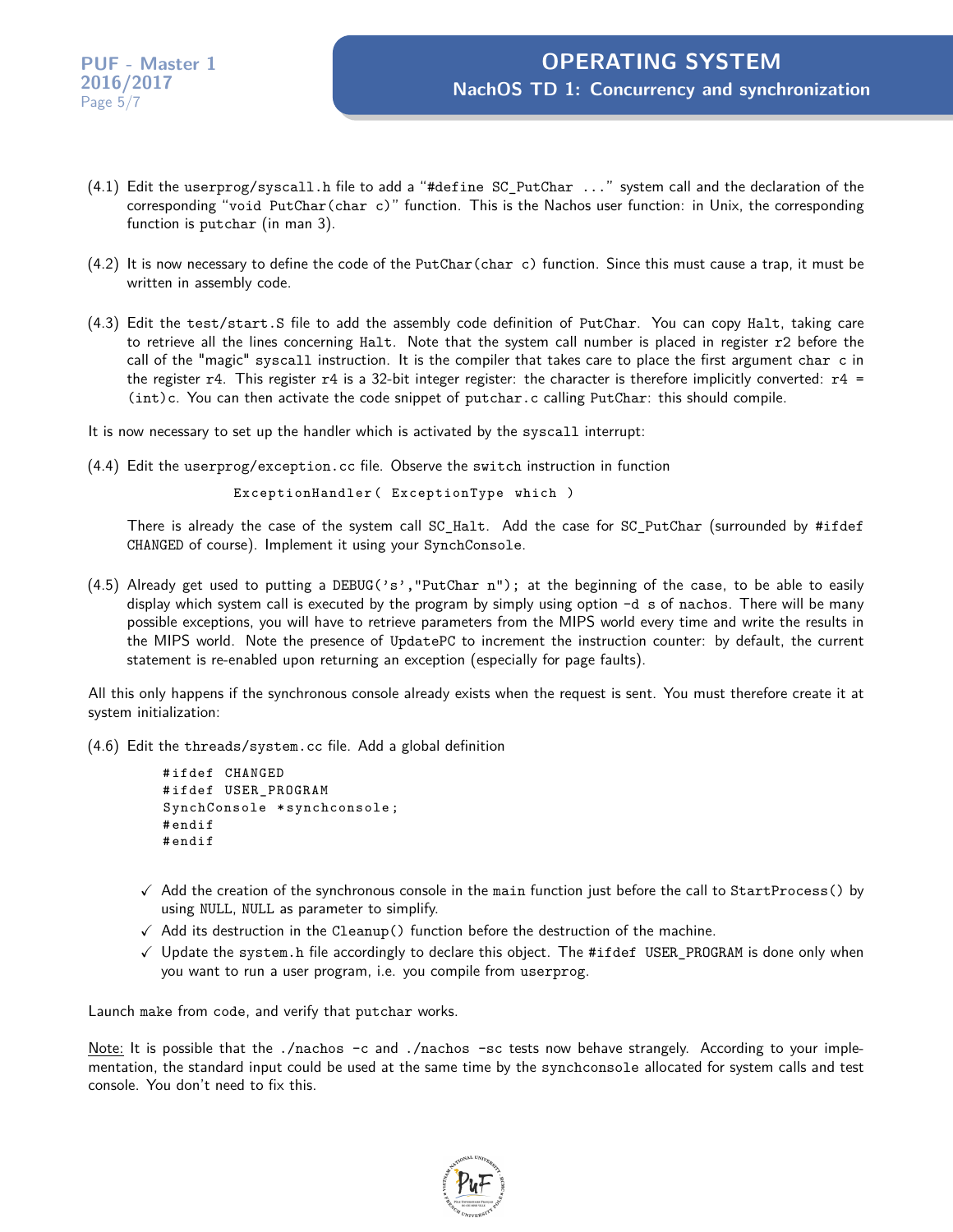### **5 From characters to strings**

For now, you can only write one character at a time. Writing a chain comes down to making a series of character writings. The only problem is that we only have a user pointer to the string, not a kernel pointer.

- (5.1) Take a look at the Linux part: complete the SynchPutString method of the SynchConsole class, which works on a Linux string.
- (5.2) Write a procedure similar to strcpy:

int copyStringFromMachine (int from , char \* to , unsigned size )

which copies a string character-by-character from the user world (MIPS) starting from the address from to the kernel world starting from the address to, using the ReadMem method, by stopping when it read a '\0'. At most "size " characters must be written, so this will typically be the size of the kernel buffer. A '\0' must be forced at the end of the copy, in last position, to ensure the system security.

The number of characters written must be returned. Beware of the int \*value argument of ReadMem: why can not we just pass a pointer pointing inside the buffer to?

The choice of the file in which write this function is yours, several places are appropriate. You must motivate your choice in the report. Note: such a function could be used in the next TDs).

(5.3) Add the PutString system call, which uses copyStringFromMachine, then SynchPutString. A local buffer of size MAX STRING SIZE can be used, declaring this constant in the file threads/system.h.

Why would not it be reasonable to allocate, to a buffer, the same size than the MIPS string? Depending on how you allocated the buffer, make sure that the buffer is released after the system call is complete.

Show on some examples the behavior of your implementation, especially if the string is too long (and try to correct).

# **6 But how to stop?**

What happens if you remove the call to Halt() at the end of the main function of putchar.c? Decrypt the error message and explain it. What to change to avoid this error?

You will no longer need to explicitly call Halt() in your programs.

How to take into account the return value return n of the main function if this is declared as a integer value? Look for test "who" call the main function.

### **7 Reading Functions**

- (7.1) Complete the GetChar system call. The register used for a return value, at the end of a function, is the register 2. the value read in the console must be placed in this register.
- What do you do in case of end of file?
- (7.2) Complete the SynchGetString method of the SynchConsole class.